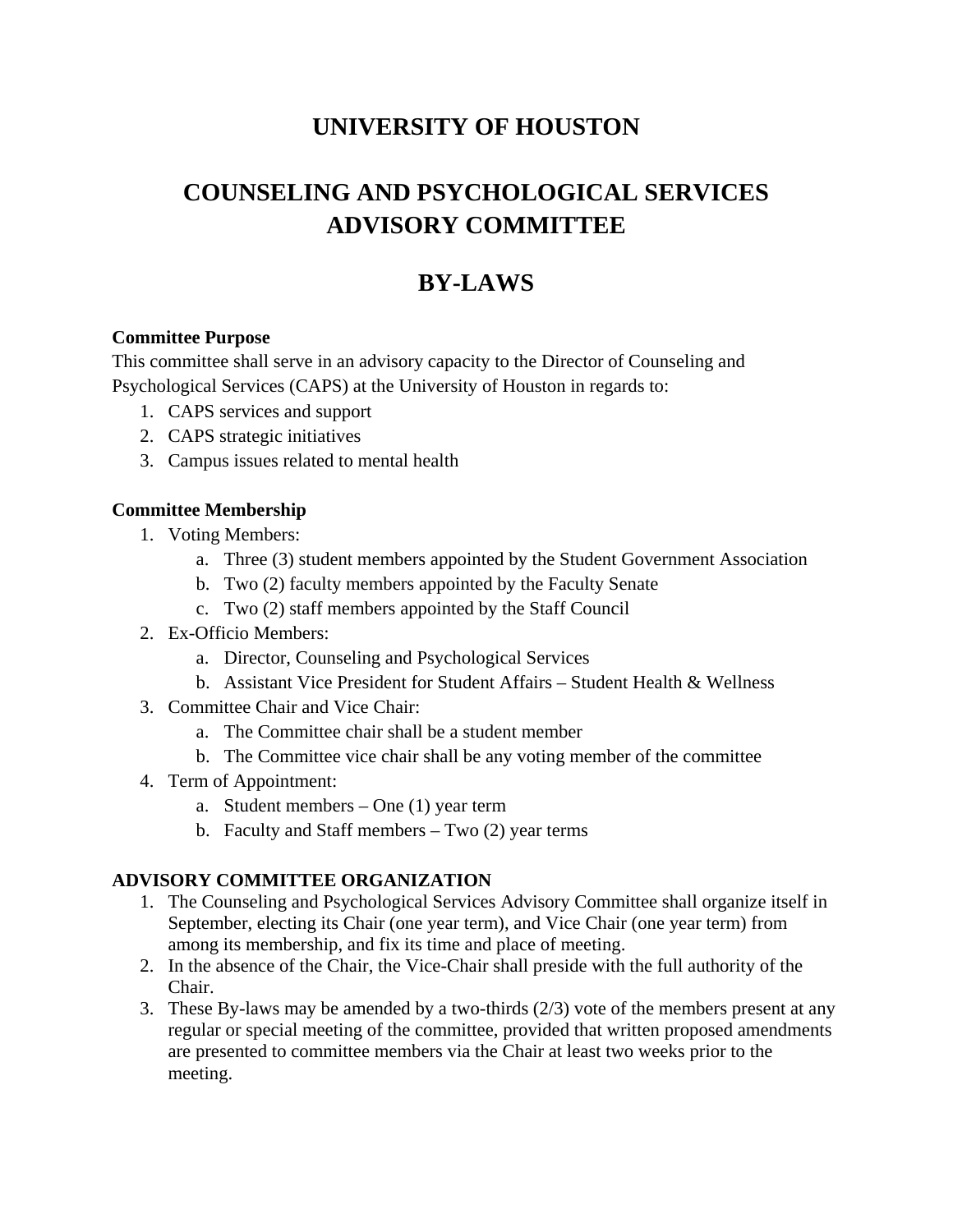## **MEETING SCHEDULE**

The committee shall meet a minimum of once each month.

#### **ADVISORY COMMITTEE PRE-MEETING PROCEDURES**

- 1. The Committee Chair, Vice Chair, and Ex-Officio members shall meet or communicate prior to the committee meeting to develop an agenda.
- 2. Committee members shall have the right to request items to be included onto the meeting agenda for the committee to review.
- 3. Submissions of requests:
	- a. Recommendations and proposals regarding CAPS advancements, services and infrastructure shall be made via email.
	- b. Requests should be submitted to the Chair at least two weeks in advance of the meeting at which they are to be considered, unless time limit is waived by a majority vote of the committee members present and voting.
- 4. An agenda of items to be considered at any meeting shall be sent by the Committee Chair to members of the Committee, and appropriate administrative personnel not less than ten (10) days prior to the meeting.
- 5. The committee may receive and consider suggestions and/or recommendations from the general university public, and any agency of the University.
- 6. The committee may, by majority vote, make amendments to request which do not essentially affect the substance of the request (e.g., changes in wording). However, any substantial changes may be made only with the concurrence of the representative(s) and/or spokesman of the Department(s) concerned, and lacking this consent, the request will be returned to the submitting agency.

## **ADVISORY COMMITTEE MEETING PROCEDURES**

- 1. The Committee shall follow Robert's Rules of Order, Newly Revised.
- 2. Each committee meeting shall begin with a public forum, which will allow members of the University constituency to address the committee.
- 3. The committee has the authority to establish ad hoc subcommittees as needed.
- 4. The committee shall take a written report of actions taken on any item.

## **EXECUTIVE SESSION**

The voting members of committee, through the Chair, shall have the authority to call executive sessions at its discretion - which excludes any non-voting attendees.

#### **REPORTING**

At the end of the fiscal year, the committee shall be required to submit a report of its activities; actions taken by the committee, accomplishments, and on-going projects should be included to the Vice President for Student Affairs.

## **ADVISORY COMMITTEE STRUCTURE**

1. If the work of the committee having increased to the level that efficient and judicious operation of the Committee is no longer possible in the Committee of the whole, the following subcommittee structure is established: